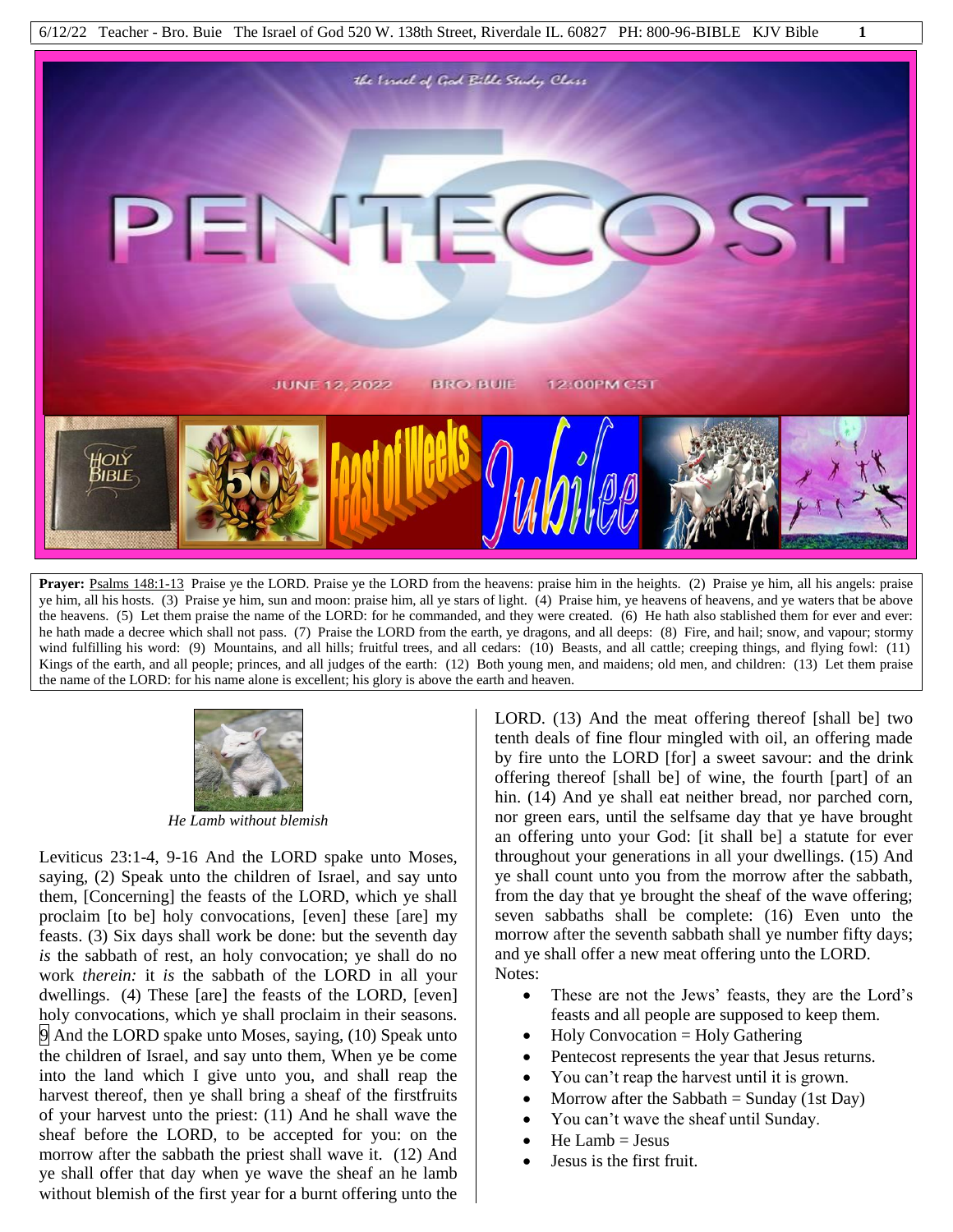John 20:1-4, 8-20, 26-28 The first [day] of the week cometh Mary Magdalene early, when it was yet dark, unto the sepulchre, and seeth the stone taken away from the sepulchre. (2) Then she runneth, and cometh to Simon Peter, and to the other disciple, whom Jesus loved, and saith unto them, They have taken away the Lord out of the sepulchre, and we know not where they have laid him. (3) Peter therefore went forth, and that other disciple, and came to the sepulchre. (4) So they ran both together: and the other disciple did outrun Peter, and came first to the sepulchre.  $\otimes$ Then went in also that other disciple, which came first to the sepulchre, and he saw, and believed. (9) For as yet they knew not the scripture, that he must rise again from the dead. (10) Then the disciples went away again unto their own home. (11) But Mary stood without at the sepulchre weeping: and as she wept, she stooped down, [and looked] into the sepulchre, (12) And seeth two angels in white sitting, the one at the head, and the other at the feet, where the body of Jesus had lain. (13) And they say unto her, Woman, why weepest thou? She saith unto them, Because they have taken away my Lord, and I know not where they have laid him. (14) And when she had thus said, she turned herself back, and saw Jesus standing, and knew not that it was Jesus. (15) Jesus saith unto her, Woman, why weepest thou? whom seekest thou? She, supposing him to be the gardener, saith unto him, Sir, if thou have borne him hence, tell me where thou hast laid him, and I will take him away. (16) Jesus saith unto her, Mary. She turned herself, and saith unto him, Rabboni; which is to say, Master. (17) Jesus saith unto her, Touch me not; for I am not yet ascended to my Father: but go to my brethren, and say unto them, I ascend unto my Father, and your Father; and [to] my God, and your God. (18) Mary Magdalene came and told the disciples that she had seen the Lord, and [that] he had spoken these things unto her. (19) Then the same day at evening, being the first [day] of the week, when the doors were shut where the disciples were assembled for fear of the Jews, came Jesus and stood in the midst, and saith unto them, Peace [be] unto you. (20) And when he had so said, he shewed unto them *his* hands and his side. Then were the disciples glad, when they saw the Lord. 26 And after eight days again his disciples were within, and Thomas with them: [then] came Jesus, the doors being shut, and stood in the midst, and said, Peace [be] unto you. (27) Then saith he to Thomas, Reach hither thy finger, and behold my hands; and reach hither thy hand, and thrust [it] into my side: and be not faithless, but believing. (28) And Thomas answered and said unto him, My Lord and my God.

Notes:

- $\bullet$  1<sup>st</sup> Day of the Week = Sunday
- $\bullet$  Yet = Still
- When Mary got there, Jesus was already gone because he rose just before the end of the Sabbath (7th Day/Saturday).
- When she returned, he said "touch me not" because he (the first fruit) hadn't been accepted by the Father at that moment.

 Jesus is the first fruit of them that died and rose from the dead to live forever.



1 Corinthians 15:12-14, 20-23 Now if Christ be preached that he rose from the dead, how say some among you that there is no resurrection of the dead? (13) But if there be no resurrection of the dead, then is Christ not risen: (14) And if Christ be not risen, then *is* our preaching vain, and your faith *is* also vain. 20 But now is Christ risen from the dead, [and] become the firstfruits of them that slept. (21) For since by man [came] death, by man [came] also the resurrection of the dead. (22) For as in Adam all die, even so in Christ shall all be made alive. (23) But every man in his own order: Christ the firstfruits; afterward they that are Christ's at his coming.

Notes:

- $\bullet$  Slept = Died
- Enoch is the first man to become a spirit being, but Jesus is the first to rise from the dead to live forever in his spirit form.
- No one is coming out of the grave until Jesus returns. Everyone who has died is still dead. No one is in heaven but the Father, Jesus and the holy Angels.
- Some misunderstand how to count to get to Pentecost. You have to understand that you can't start the count until after the sheaf comes out of the ground. Once it comes out, then you can start your count beginning with the following Sunday.
- In the year (2019), the Passover fell on a Thursday at Sundown. Jesus ate the Passover, He was the Passover. Then just before Friday, they had to get him in the ground. Friday evening was the  $1<sup>st</sup>$  night; Saturday was the  $2<sup>nd</sup>$  night and Sunday was the  $3<sup>rd</sup>$ night, which had already passed the  $1<sup>st</sup>$  day of the week. He rose that Monday; therefore we couldn't count that Sunday. You have to wait until the following Sunday to begin the count.
- The wave sheaf must be adhered to in order to start the count and have the correct date for Pentecost.



Leviticus 23:14-21 And ye shall eat neither bread, nor parched corn, nor green ears, until the selfsame day that ye have brought an offering unto your God: *it shall be* a statute for ever throughout your generations in all your dwellings. (15) And ye shall count unto you from the morrow after the sabbath, from the day that ye brought the sheaf of the wave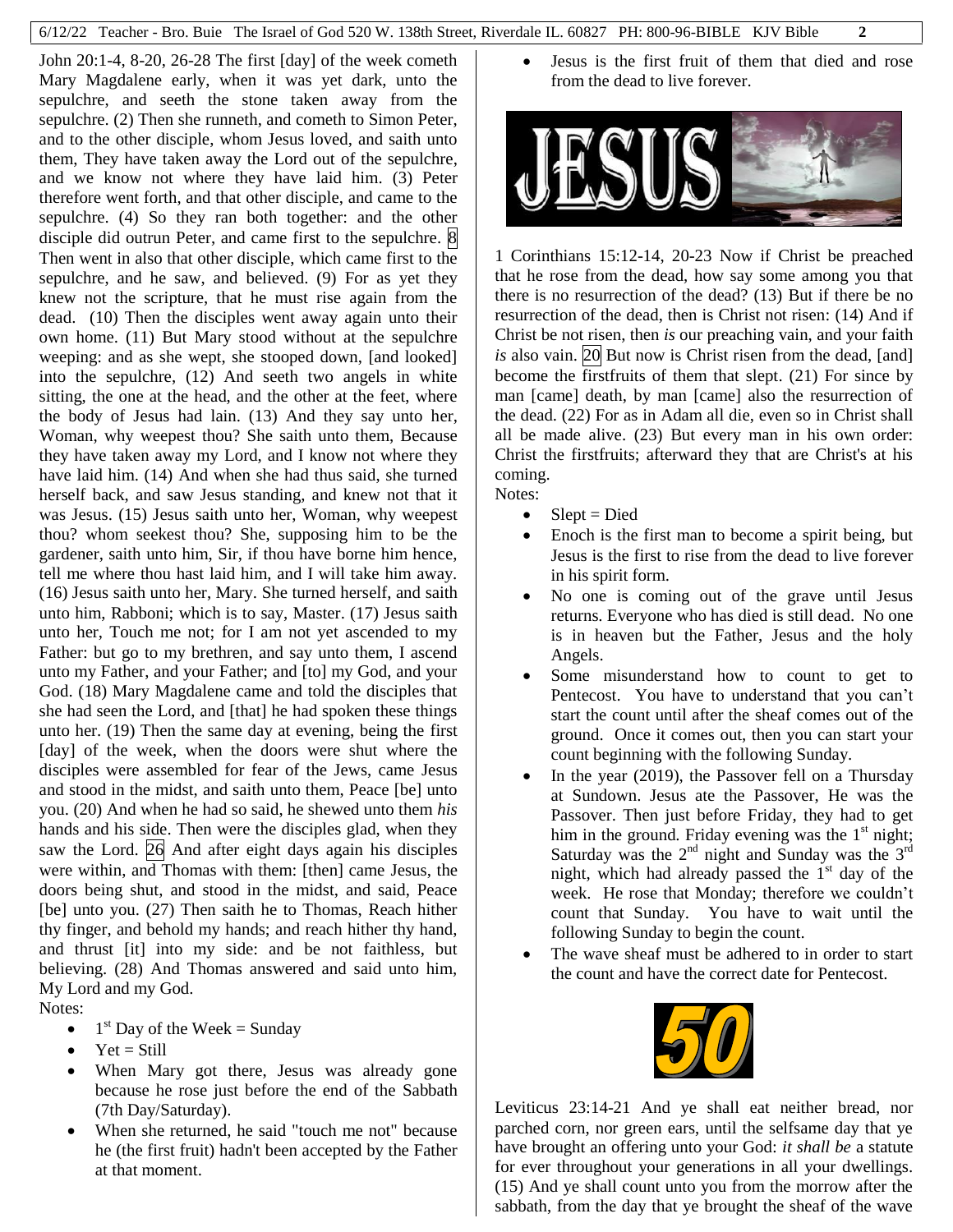offering; seven sabbaths shall be complete: (16) Even unto the morrow after the seventh sabbath shall ye number fifty days; and ye shall offer a new meat offering unto the LORD. (17) Ye shall bring out of your habitations two wave loaves of two tenth deals: they shall be of fine flour; they shall be baken with leaven; [they are] the firstfruits unto the LORD. (18) And ye shall offer with the bread seven lambs without blemish of the first year, and one young bullock, and two rams: they shall be [for] a burnt offering unto the LORD, with their meat offering, and their drink offerings, [even] an offering made by fire, of sweet savour unto the LORD. (19) Then ye shall sacrifice one kid of the goats for a sin offering, and two lambs of the first year for a sacrifice of peace offerings. (20) And the priest shall wave them with the bread of the firstfruits [for] a wave offering before the LORD, with the two lambs: they shall be holy to the LORD for the priest. (21) And ye shall proclaim on the selfsame day, [that] it may be an holy convocation unto you: ye shall do no servile work [therein: it shall be] a statute for ever in all your dwellings throughout your generations. Notes:

- 7 Sabbaths X 7 Days = 49 Days  $+1 = 50$
- Pentecost means 50
- Pentecost always falls on a Sunday.
- Leaven Bread/First Fruit = Repented Servants of God in the 1st Resurrection.
- $\bullet$  The 1 lamb on Passover = Jesus
- The 7 lambs  $=$  All of the servants of God who will be in the first Resurrection. These are people who are saved through Jesus' blood throughout all of the 7000 years God gave man to exist in flesh and blood bodies.
- Servile Work  $=$  Work a job for pay



Acts 1:1-12 The former treatise have I made, O Theophilus, of all that Jesus began both to do and teach, (2) Until the day in which he was taken up, after that he through the Holy Ghost had given commandments unto the apostles whom he had chosen: (3) To whom also he shewed himself alive after his passion by many infallible proofs, being seen of them forty days, and speaking of the things pertaining to the kingdom of God: (4) And, being assembled together with [them], commanded them that they should not depart from Jerusalem, but wait for the promise of the Father, which, [saith he], ye have heard of me. (5) For John truly baptized with water; but ye shall be baptized with the Holy Ghost not many days hence. (6) When they therefore were come together, they asked of him, saying, Lord, wilt thou at this time restore again the kingdom to Israel? (7) And he said unto them, It is not for you to know the times or the seasons, which the Father hath put in his own power. (8) But ye shall receive power, after that the Holy Ghost is come upon you: and ye shall be witnesses unto me both in Jerusalem, and in all Judaea, and in Samaria, and unto the uttermost part of the earth. (9) And when he had spoken these things, while they beheld, he was taken up; and a cloud received him out of their sight. (10) And while they looked stedfastly toward heaven as he went up, behold, two men stood by them in white apparel; (11) Which also said, Ye men of Galilee, why stand ye gazing up into heaven? this same Jesus, which is taken up from you into heaven, shall so come in like manner as ye have seen him go into heaven. (12) Then returned they unto Jerusalem from the mount called Olivet, which is from Jerusalem a sabbath day's journey. Notes:

- $\bullet$  Theophilus = Most Excellent
- $\bullet$  Holy Ghost = Holy Angel
- This was the last time Jesus was seen on the Earth atop the Mount of Olives.
- After Jesus was resurrected, he was here on Earth for 40 days. 10 days later, he sent the holy Ghost to them to teach them.

Acts 2:1-3 And when the day of Pentecost was fully come, they were all with one accord in one place. (2) And suddenly there came a sound from heaven as of a rushing mighty wind, and it filled all the house where they were sitting. (3) And there appeared unto them cloven tongues like as of fire, and it sat upon each of them. Notes:

- There were only Israelites present. No one from another nation was there.
- Rushing mighty wind  $=$  a flock of angels
- Cloven tongues = Interpreters
- The Angels were there to interpret Peter's words to the rest of Israel who were from other nations and spoke different languages.
- The Catholic Church claims that this is the day they took over the Church of God. This is wrong and can't be done because God's Church is Israel.



Exodus 3:1-6 Now Moses kept the flock of Jethro his father in law, the priest of Midian: and he led the flock to the backside of the desert, and came to the mountain of God, [even] to Horeb. (2) And the angel of the LORD appeared unto him in a flame of fire out of the midst of a bush: and he looked, and, behold, the bush burned with fire, and the bush [was] not consumed. (3) And Moses said, I will now turn aside, and see this great sight, why the bush is not burnt. (4) And when the LORD saw that he turned aside to see, God called unto him out of the midst of the bush, and said, Moses, Moses. And he said, Here [am] I. (5) And he said, Draw not nigh hither: put off thy shoes from off thy feet, for the place whereon thou standest [is] holy ground. (6) Moreover he said, I *am* the God of thy father, the God of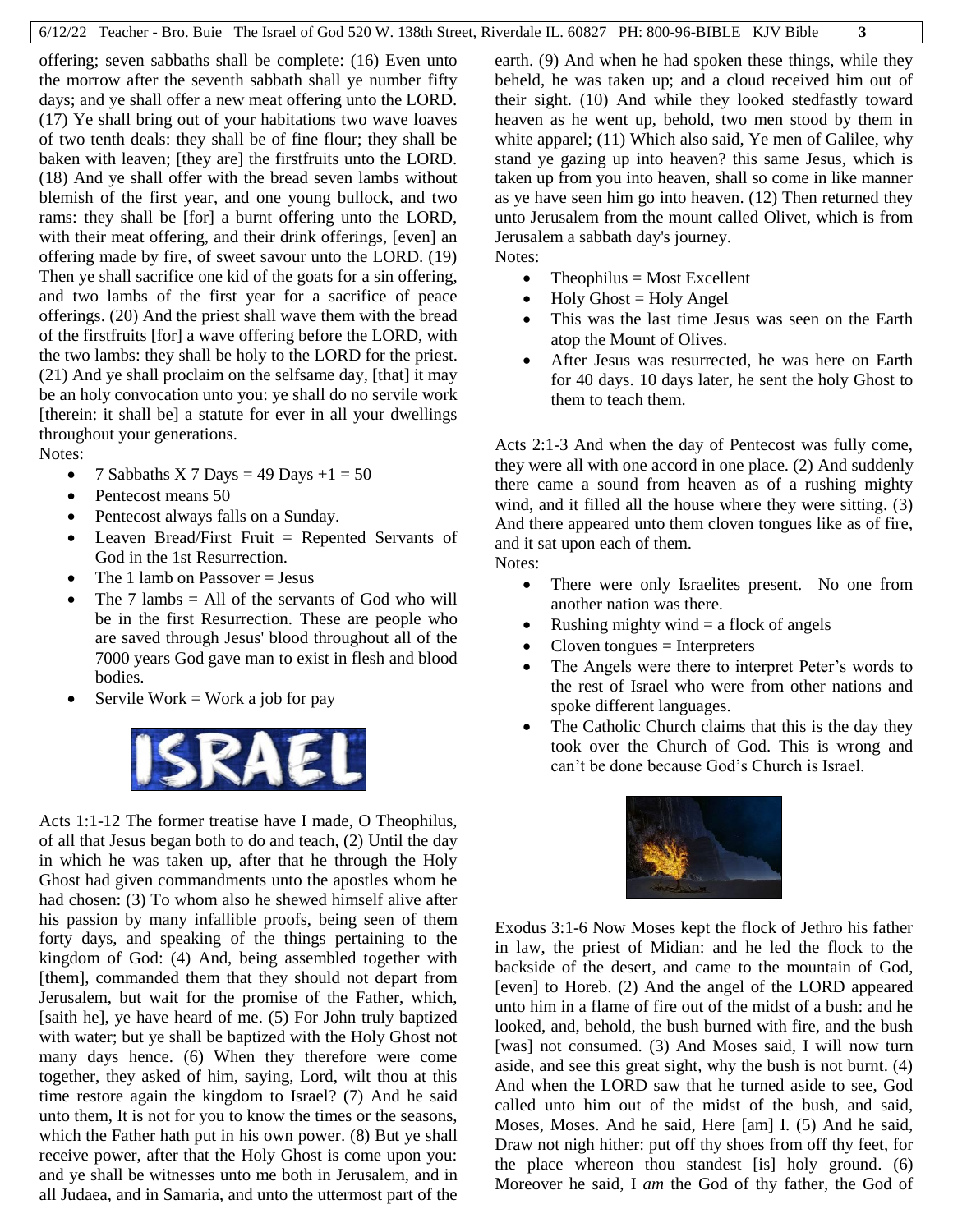Abraham, the God of Isaac, and the God of Jacob. And Moses hid his face; for he was afraid to look upon God. Notes:

- God spoke through the mouth of an angel in the burning bush to Moses.
- Every time an Angel shows up it is to bring a message or to chastise (punish/reprimand).

Ezekiel 2:1-3, 8-10 And he said unto me, Son of man, stand upon thy feet, and I will speak unto thee. (2) And the spirit entered into me when he spake unto me, and set me upon my feet, that I heard him that spake unto me. (3) And he said unto me, Son of man, I send thee to the children of Israel, to a rebellious nation that hath rebelled against me: they and their fathers have transgressed against me, *even* unto this very day. **8** But thou, son of man, hear what I say unto thee; Be not thou rebellious like that rebellious house: open thy mouth, and eat that I give thee. (9) And when I looked, behold, an hand [was] sent unto me; and, lo, a roll of a book [was] therein; (10) And he spread it before me; and it [was] written within and without: and [there was] written therein lamentations, and mourning, and woe.

Notes:

- This is God speaking through the mouth of an Angel to Ezekiel.
- $Eat = Read the Book$
- $Hand = Angel$
- Roll of a book  $=$  The Word of God



Ezekiel 3:1-5, 8-9, 11-13 Moreover he said unto me, Son of man, eat that thou findest; eat this roll, and go speak unto the house of Israel. (2) So I opened my mouth, and he caused me to eat that roll. (3) And he said unto me, Son of man, cause thy belly to eat, and fill thy bowels with this roll that I give thee. Then did I eat [it]; and it was in my mouth as honey for sweetness. (4) And he said unto me, Son of man, go, get thee unto the house of Israel, and speak with my words unto them. (5) For thou [art] not sent to a people of a strange speech and of an hard language, [but] to the house of Israel; 8 Behold, I have made thy face strong against their faces, and thy forehead strong against their foreheads. (9) As an adamant harder than flint have I made thy forehead: fear them not, neither be dismayed at their looks, though they be a rebellious house.  $|11|$  And go, get thee to them of the captivity, unto the children of thy people, and speak unto them, and tell them, Thus saith the Lord GOD; whether they will hear, or whether they will forbear. (12) Then the spirit took me up, and I heard behind me a voice of a great rushing, *saying,* Blessed *be* the glory of the LORD from his place. (13) *I heard* also the noise of the wings of the living creatures that touched one another, and the noise of the wheels over against them, and a noise of a great rushing.

Notes:

- $\bullet$  Eat = Read
- After Ezekiel read, he had something to say. Without knowing God's word, how can anyone preach the Gospel?
- Great Rushing  $=$  The Cherub Angels that have been around Jesus since the Garden of Eden.



*Drawing by Bro. James Shaw ©2018-2022*

Daniel 5:1-7, 17, 25-28, 30-31 Belshazzar the king made a great feast to a thousand of his lords, and drank wine before the thousand. (2) Belshazzar, whiles he tasted the wine, commanded to bring the golden and silver vessels which his father Nebuchadnezzar had taken out of the temple which [was] in Jerusalem; that the king, and his princes, his wives, and his concubines, might drink therein. (3) Then they brought the golden vessels that were taken out of the temple of the house of God which [was] at Jerusalem; and the king, and his princes, his wives, and his concubines, drank in them. (4) They drank wine, and praised the gods of gold, and of silver, of brass, of iron, of wood, and of stone. (5) In the same hour came forth fingers of a man's hand, and wrote over against the candlestick upon the plaister of the wall of the king's palace: and the king saw the part of the hand that wrote. (6) Then the king's countenance was changed, and his thoughts troubled him, so that the joints of his loins were loosed, and his knees smote one against another. (7) The king cried aloud to bring in the astrologers, the Chaldeans, and the soothsayers. *And* the king spake, and said to the wise *men* of Babylon, Whosoever shall read this writing, and shew me the interpretation thereof, shall be clothed with scarlet, and *have* a chain of gold about his neck, and shall be the third ruler in the kingdom.  $|17|$  Then Daniel answered and said before the king, Let thy gifts be to thyself, and give thy rewards to another; yet I will read the writing unto the king, and make known to him the interpretation. 25 And this [is] the writing that was written, MENE, MENE, TEKEL, UPHARSIN. (26) This [is] the interpretation of the thing: MENE; God hath numbered thy kingdom, and finished it. (27) TEKEL; Thou art weighed in the balances, and art found wanting. (28) PERES; Thy kingdom is divided, and given to the Medes and Persians. 30 In that night was Belshazzar the king of the Chaldeans slain. (31) And Darius the Median took the kingdom, *being* about threescore and two years old.

Notes:

 Belshazzar made the mistake of using God's holy things to impress his court and it cost him his life.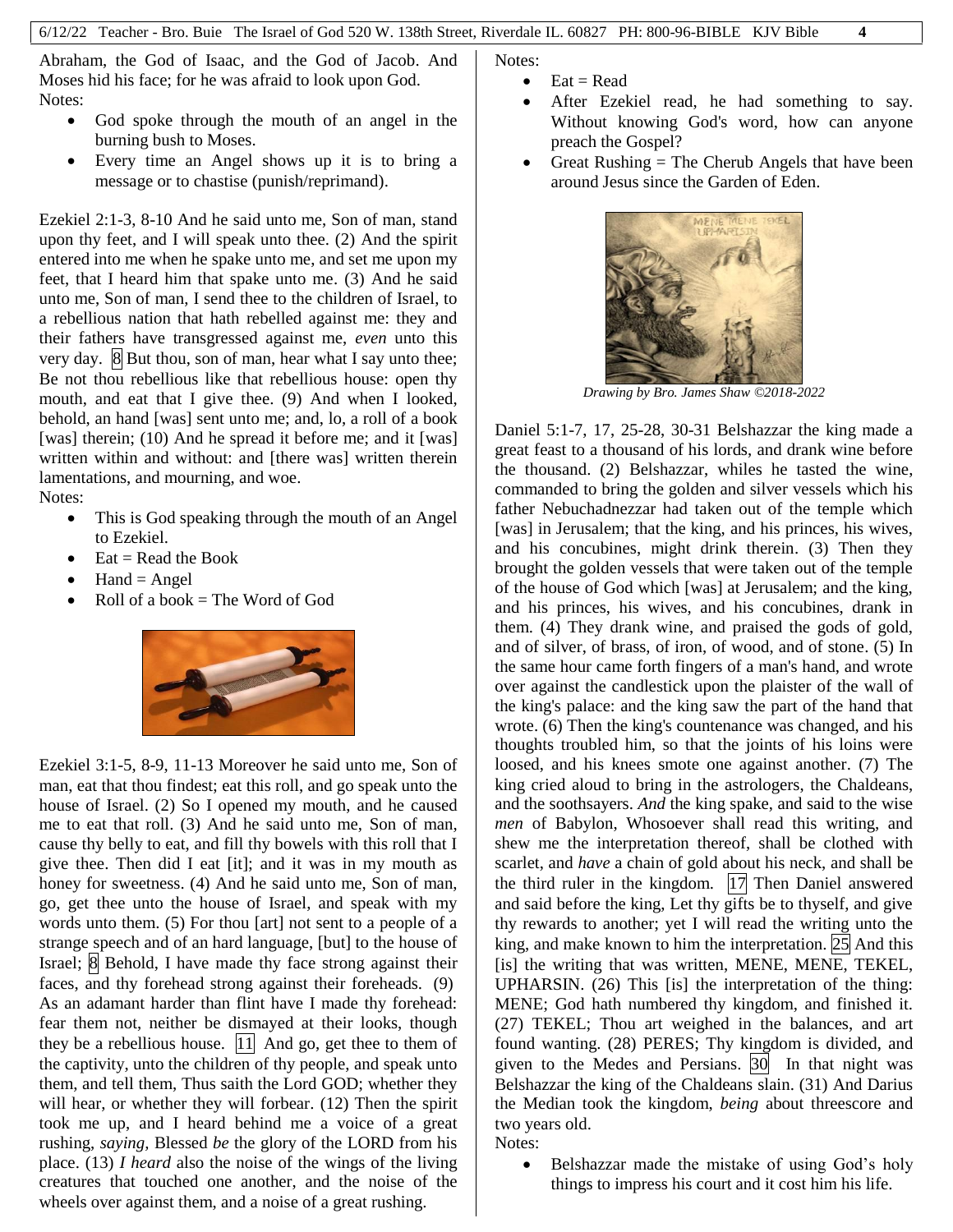- He praised the gods of material things rather than the God of Israel.
- Fingers of a man's hand  $=$  Angel
- The message was written in a tongue that the king didn't understand so he had to consult with an Israelite (Daniel) to get the meaning.
- $\bullet$  Wanting = Lacking
- $\bullet$  Medes = Russians
- Persians = Iranians

Revelation 10:1-3, 8-11 And I saw another mighty angel come down from heaven, clothed with a cloud: and a rainbow [was] upon his head, and his face [was] as it were the sun, and his feet as pillars of fire: (2) And he had in his hand a little book open: and he set his right foot upon the sea, and [his] left [foot] on the earth, (3) And cried with a loud voice, as [when] a lion roareth: and when he had cried, seven thunders uttered their voices.  $\boxed{8}$  And the voice which I heard from heaven spake unto me again, and said, Go [and] take the little book which is open in the hand of the angel which standeth upon the sea and upon the earth. (9) And I went unto the angel, and said unto him, Give me the little book. And he said unto me, Take [it], and eat it up; and it shall make thy belly bitter, but it shall be in thy mouth sweet as honey. (10) And I took the little book out of the angel's hand, and ate it up; and it was in my mouth sweet as honey: and as soon as I had eaten it, my belly was bitter. (11) And he said unto me, Thou must prophesy again before many peoples, and nations, and tongues, and kings. Notes:

- $\bullet$  Little book = The Word of God
- God allowed an angel to appear before John whole to give him a message.
- Ate it  $up = to read it$
- Sweet in the mouth and bitter in the belly  $=$  When you take the Word of God to other people and they reject it.

Acts 7:51-53 Ye stiffnecked and uncircumcised in heart and ears, ye do always resist the Holy Ghost: as your fathers [did], so [do] ye. (52) Which of the prophets have not your fathers persecuted? and they have slain them which shewed before of the coming of the Just One; of whom ye have been now the betrayers and murderers: (53) Who have received the law by the disposition of angels, and have not kept [it]. Notes:

- $\bullet$  Heart = Mind
- $\bullet$  Just One = Jesus
- We (Israel) have received the Word of God by the disposition (to transfer or give away) of angels.
- There are TWO members in the Godhead: JESUS (the Father) and Jesus (the Son).
- At the Resurrection, there will be thousands, possibly millions who will be gods.
- In the Bible, only 3 angels' names are mentioned: Michael, Gabriel and Satan.



Acts 2:4 And they were all filled with the Holy Ghost, and began to speak with other tongues, as the Spirit gave them utterance. Notes:

- $\bullet$  Holy Ghost = Word of God
- Other tongues = other languages
- $\bullet$  Spirit = Angel

Numbers 11:10-12, 14-17, 24-25 Then Moses heard the people weep throughout their families, every man in the door of his tent: and the anger of the LORD was kindled greatly; Moses also was displeased. (11) And Moses said unto the LORD, Wherefore hast thou afflicted thy servant? and wherefore have I not found favour in thy sight, that thou layest the burden of all this people upon me? (12) Have I conceived all this people? have I begotten them, that thou shouldest say unto me, Carry them in thy bosom, as a nursing father beareth the sucking child, unto the land which thou swarest unto their fathers?  $\boxed{14}$  I am not able to bear all this people alone, because *it is* too heavy for me. (15) And if thou deal thus with me, kill me, I pray thee, out of hand, if I have found favour in thy sight; and let me not see my wretchedness. (16) And the LORD said unto Moses, Gather unto me seventy men of the elders of Israel, whom thou knowest to be the elders of the people, and officers over them; and bring them unto the tabernacle of the congregation, that they may stand there with thee. (17) And I will come down and talk with thee there: and I will take of the spirit which *is* upon thee, and will put *it* upon them; and they shall bear the burden of the people with thee, that thou bear *it* not thyself alone. 24 And Moses went out, and told the people the words of the LORD, and gathered the seventy men of the elders of the people, and set them round about the tabernacle. (25) And the LORD came down in a cloud, and spake unto him, and took of the spirit that *was* upon him, and gave *it* unto the seventy elders: and it came to pass, *that,* when the spirit rested upon them, they prophesied, and did not cease. Notes:

- Everyone spoke the same language.
- The Lord took the Spirit (Word) that was on Moses and gave it to the seventy elders.
- Prophesy = Speak the Word of God

2 Peter 1:16-21 For we have not followed cunningly devised fables, when we made known unto you the power and coming of our Lord Jesus Christ, but were eyewitnesses of his majesty. (17) For he received from God the Father honour and glory, when there came such a voice to him from the excellent glory, This is my beloved Son, in whom I am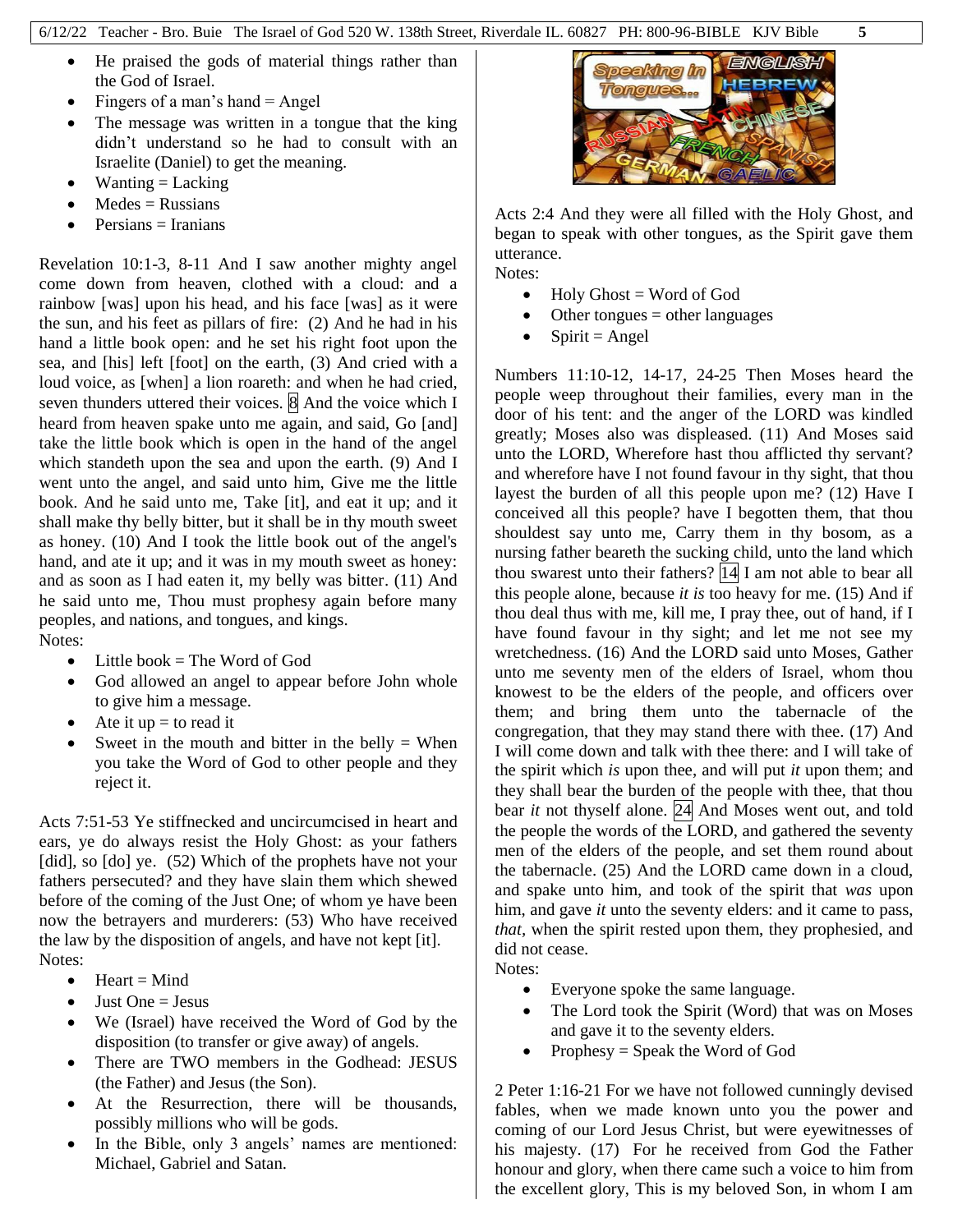well pleased. (18) And this voice which came from heaven we heard, when we were with him in the holy mount. (19) We have also a more sure word of prophecy; whereunto ye do well that ye take heed, as unto a light that shineth in a dark place, until the day dawn, and the day star arise in your hearts: (20) Knowing this first, that no prophecy of the scripture is of any private interpretation. (21) For the prophecy came not in old time by the will of man: but holy men of God spake *as they were* moved by the Holy Ghost. Notes:

- The voice from heaven that they heard was the voice of an Angel. No one from among mankind other than Jesus has heard the Father's voice.
- Prophecy is solid and surer than anything a preacher says out of his own head.
- Day star = Educated in the Word of God
- $\bullet$  Holy Ghost = Word of God
- It's not the method of delivering that is important, but the message.

Amos 3:7-8 Surely the Lord GOD will do nothing, but he revealeth his secret unto his servants the prophets. (8) The lion hath roared, who will not fear? the Lord GOD hath spoken, who can but prophesy?

Notes:

- God revealed himself to Israel only, not anyone else.
	- o Because of this, he will punish us for all of our iniquities (sins), thus we can't get away with anything. We have to obey and please our God.
- The Spirit/Holy Ghost that fills you is His Word.

1 Corinthians 14:1-3, 5, 18-22, 27-28 Follow after charity, and desire spiritual *gifts,* but rather that ye may prophesy. (2) For he that speaketh in an *unknown* tongue speaketh not unto men, but unto God: for no man understandeth *him;* howbeit in the spirit he speaketh mysteries. (3) But he that prophesieth speaketh unto men *to* edification, and exhortation, and comfort.  $\begin{bmatrix} 5 \\ 1 \end{bmatrix}$  I would that ye all spake with tongues, but rather that ye prophesied: for greater is he that prophesieth than he that speaketh with tongues, except he interpret, that the church may receive edifying. <sup>18</sup> I thank my God, I speak with tongues more than ye all: (19) Yet in the church I had rather speak five words with my understanding, that *by my voice* I might teach others also, than ten thousand words in an *unknown* tongue. (20) Brethren, be not children in understanding: howbeit in malice be ye children, but in understanding be men. (21) In the law it is written, With *men of* other tongues and other lips will I speak unto this people; and yet for all that will they not hear me, saith the Lord. (22) Wherefore tongues are for a sign, not to them that believe, but to them that believe not: but prophesying *serveth* not for them that believe not, but for them which believe.  $|27|$  If any man speak in an [unknown] tongue, [let it be] by two, or at the most [by] three, and [that] by course; and let one interpret. (28) But if there be no interpreter, let him keep silence in the church; and let him speak to himself, and to God.

Notes:

- Speak with tongues  $=$  many languages
- Unknown tongue = a language you don't know



*Drunk with false doctrine*

Isaiah 28:1, 7 Woe to the crown of pride, to the drunkards of Ephraim, whose glorious beauty *is* a fading flower, which *are* on the head of the fat valleys of them that are overcome with wine!  $|7|$  But they also have erred through wine, and through strong drink are out of the way; the priest and the prophet have erred through strong drink, they are swallowed up of wine, they are out of the way through strong drink; they err in vision, they stumble *in* judgment. Notes:

- $\bullet$  Ephraim = Israel
- Wine/Strong Drink = False doctrine



Isaiah 29:9-13 Stay yourselves, and wonder; cry ye out, and cry: they are drunken, but not with wine; they stagger, but not with strong drink. (10) For the LORD hath poured out upon you the spirit of deep sleep, and hath closed your eyes: the prophets and your rulers, the seers hath he covered. (11) And the vision of all is become unto you as the words of a book that is sealed, which *[men]* deliver to one that is learned, saying, Read this, I pray thee: and he saith, I cannot; for it *[is]* sealed: (12) And the book is delivered to him that is not learned, saying, Read this, I pray thee: and he saith, I am not learned. (13) Wherefore the Lord said, Forasmuch as this people draw near *[me]* with their mouth, and with their lips do honour me, but have removed their heart far from me, and their fear toward me is taught by the precept of men:

Notes:

- The people stagger and are spiritually drunk with false doctrine.
- Spirit of deep sleep  $=$  no understanding/ignorant
- Precept of men  $=$  smoking and drinking is sin, you can eat whatever you want, sodomy is okay, etc.

Isaiah 28:8-12 For all tables are full of vomit *and* filthiness, *so that there is* no place *clean.* (9) Whom shall he teach knowledge? and whom shall he make to understand doctrine? [them that are] weaned from the milk, [and] drawn from the breasts. (10) For precept [must be] upon precept, precept upon precept; line upon line, line upon line; here a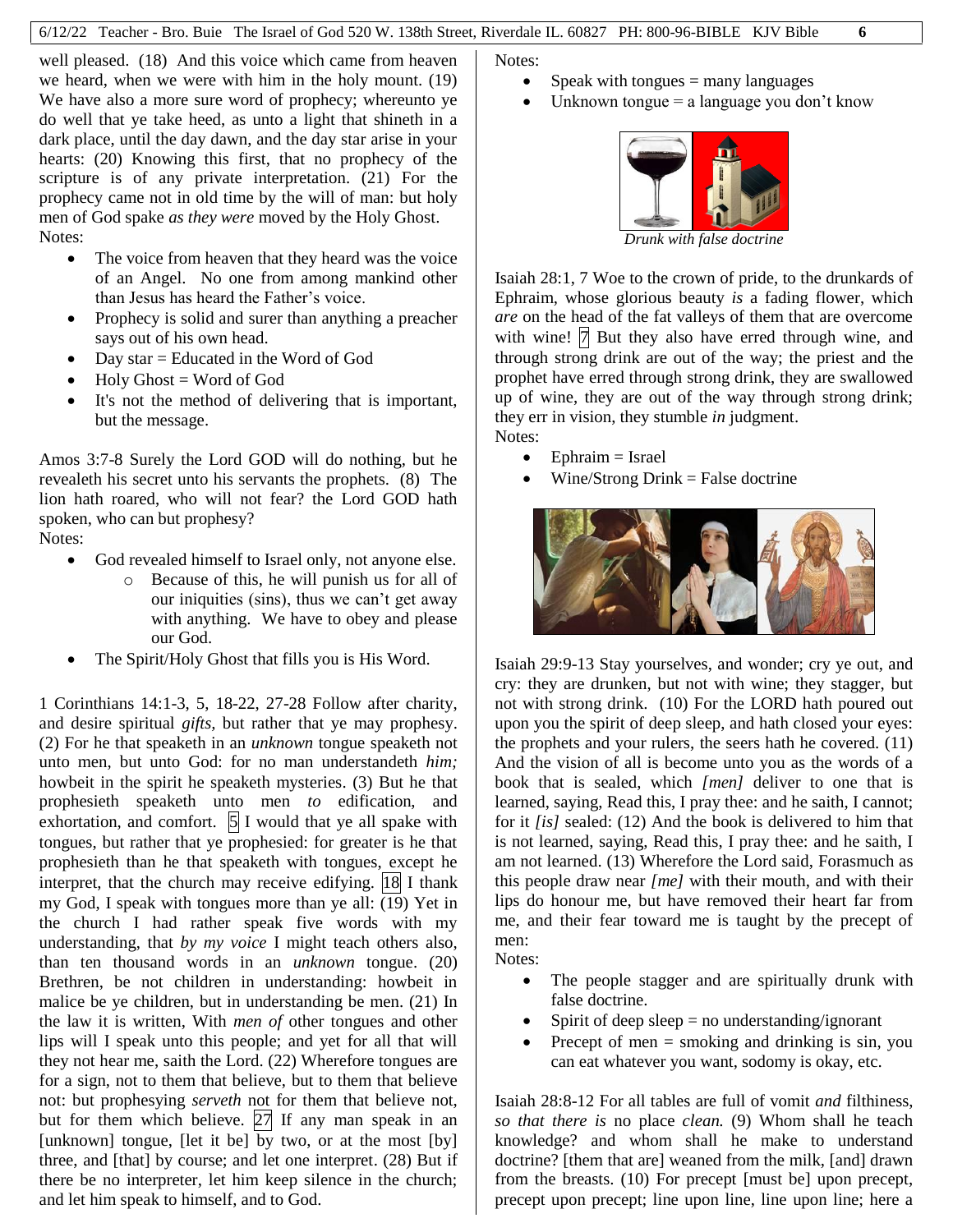little, [and] there a little: (11) For with stammering lips and another tongue will he speak to this people. (12) To whom he said, This [is] the rest [wherewith] ye may cause the weary to rest; and this [is] the refreshing: yet they would not hear.

Notes:

- Vomit/Filthiness = Lies and false doctrine
- $\bullet$  Milk = Word of God
- Another tongue  $=$  a different languages other than **Hebrew**
- $\bullet$  This people = Israel, His Priests

Acts 2:5-11 And there were dwelling at Jerusalem Jews, devout men, out of every nation under heaven. (6) Now when this was noised abroad, the multitude came together, and were confounded, because that every man heard them speak in his own language. (7) And they were all amazed and marvelled, saying one to another, Behold, are not all these which speak Galilaeans? (8) And how hear we every man in our own tongue, wherein we were born? (9) Parthians, and Medes, and Elamites, and the dwellers in Mesopotamia, and in Judaea, and Cappadocia, in Pontus, and Asia, (10) Phrygia, and Pamphylia, in Egypt, and in the parts of Libya about Cyrene, and strangers of Rome, Jews and proselytes, (11) Cretes and Arabians, we do hear them speak in our tongues the wonderful works of God. Notes:

- Every one present was an Israelite out of all the countries they dwelt. They were Israelites who spoke the tongues of the nations they were born. They were there to keep the feast of Pentecost as it is commanded in the Word of God.
- $\bullet$  Proselytes = Converted Jews
- The tongues of the Angels interpreted what Peter said to the people in their own languages.

Deuteronomy 16:9-17 Seven weeks shalt thou number unto thee: begin to number the seven weeks from [such time as] thou beginnest [to put] the sickle to the corn. (10) And thou shalt keep the feast of weeks unto the LORD thy God with a tribute of a freewill offering of thine hand, which thou shalt give [unto the LORD thy God], according as the LORD thy God hath blessed thee: (11) And thou shalt rejoice before the LORD thy God, thou, and thy son, and thy daughter, and thy manservant, and thy maidservant, and the Levite that [is] within thy gates, and the stranger, and the fatherless, and the widow, that [are] among you, in the place which the LORD thy God hath chosen to place his name there. (12) And thou shalt remember that thou wast a bondman in Egypt: and thou shalt observe and do these statutes. (13) Thou shalt observe the feast of tabernacles seven days, after that thou hast gathered in thy corn and thy wine: (14) And thou shalt rejoice in thy feast, thou, and thy son, and thy daughter, and thy manservant, and thy maidservant, and the Levite, the stranger, and the fatherless, and the widow, that [are] within thy gates. (15) Seven days shalt thou keep a solemn feast unto the LORD thy God in the place which the LORD shall choose: because the LORD thy God shall bless thee in all

thine increase, and in all the works of thine hands, therefore thou shalt surely rejoice. (16) Three times in a year shall all thy males appear before the LORD thy God in the place which he shall choose; in the feast of unleavened bread, and in the feast of weeks, and in the feast of tabernacles: and they shall not appear before the LORD empty: (17) Every man [shall give] as he is able, according to the blessing of the LORD thy God which he hath given thee. Notes:

- $\bullet$  Stranger = Non-Israelites
- $\bullet$  Empty = Coming to the feast without money or food as an offering.



Acts 2:12-21 And they were all amazed, and were in doubt, saying one to another, What meaneth this? (13) Others mocking said, These men are full of new wine. (14) But Peter, standing up with the eleven, lifted up his voice, and said unto them, Ye men of Judaea, and all [ye] that dwell at Jerusalem, be this known unto you, and hearken to my words: (15) For these are not drunken, as ye suppose, seeing it is [but] the third hour of the day. (16) But this is that which was spoken by the prophet Joel; (17) And it shall come to pass in the last days, saith God, I will pour out of my Spirit upon all flesh: and your sons and your daughters shall prophesy, and your young men shall see visions, and your old men shall dream dreams: (18) And on my servants and on my handmaidens I will pour out in those days of my Spirit; and they shall prophesy: (19) And I will shew wonders in heaven above, and signs in the earth beneath; blood, and fire, and vapour of smoke: (20) The sun shall be turned into darkness, and the moon into blood, before that great and notable day of the Lord come: (21) And it shall come to pass, [that] whosoever shall call on the name of the Lord shall be saved.

Notes:

- $\bullet$  Spirit = The Word of God
- 3rd Hour of the day  $= 9$  AM
- Handmaidens = Women
- Both men and women can spread the Word of God, but women can't head a church because only men can do that.
- Great  $&$  notable day = the Day Jesus returns, which is in the year of Pentecost on the Day of Atonement.

Joel 2:28-31 And it shall come to pass afterward, [that] I will pour out my spirit upon all flesh; and your sons and your daughters shall prophesy, your old men shall dream dreams, your young men shall see visions: (29) And also upon the servants and upon the handmaids in those days will I pour out my spirit. (30) And I will shew wonders in the heavens and in the earth, blood, and fire, and pillars of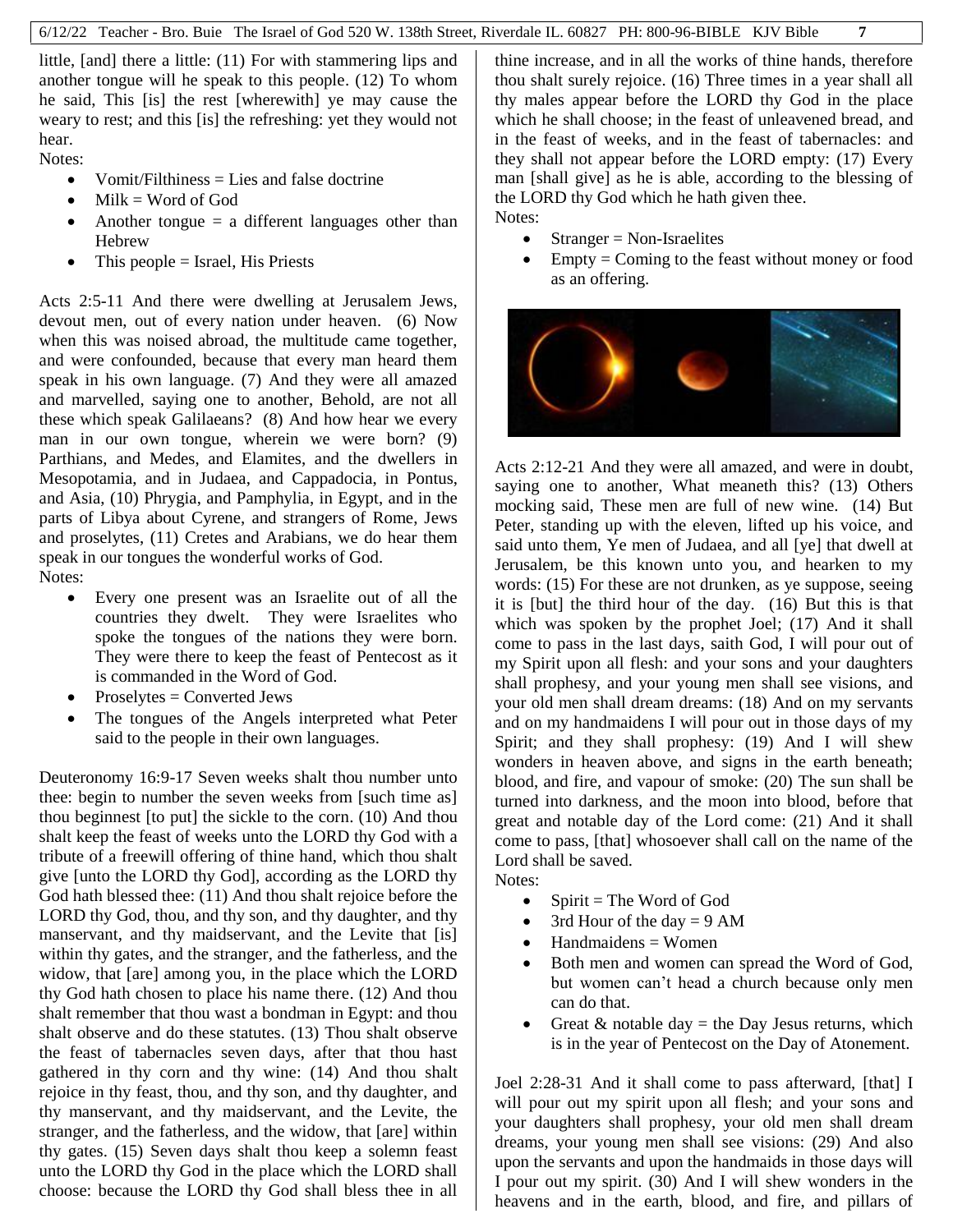smoke. (31) The sun shall be turned into darkness, and the moon into blood, before the great and the terrible day of the LORD come.

Notes:

 $\bullet$  My Spirit = The Word of God



Revelation 6:12-17 And I beheld when he had opened the sixth seal, and, lo, there was a great earthquake; and the sun became black as sackcloth of hair, and the moon became as blood; (13) And the stars of heaven fell unto the earth, even as a fig tree casteth her untimely figs, when she is shaken of a mighty wind. (14) And the heaven departed as a scroll when it is rolled together; and every mountain and island were moved out of their places. (15) And the kings of the earth, and the great men, and the rich men, and the chief captains, and the mighty men, and every bondman, and every free man, hid themselves in the dens and in the rocks of the mountains; (16) And said to the mountains and rocks, Fall on us, and hide us from the face of him that sitteth on the throne, and from the wrath of the Lamb: (17) For the great day of his wrath is come; and who shall be able to stand? Notes:

- This will take place in the time of Pentecost.
- Wrath of the Lamb  $=$  Armageddon



Isaiah 34:1-8 Come near, ye nations, to hear; and hearken, ye people: let the earth hear, and all that is therein; the world, and all things that come forth of it. (2) For the indignation of the LORD *is* upon all nations, and *his* fury upon all their armies: he hath utterly destroyed them, he hath delivered them to the slaughter. (3) Their slain also shall be cast out, and their stink shall come up out of their carcases, and the mountains shall be melted with their blood. (4) And all the host of heaven shall be dissolved, and the heavens shall be rolled together as a scroll: and all their host shall fall down, as the leaf falleth off from the vine, and as a falling *fig* from the fig tree. (5) For my sword shall be bathed in heaven: behold, it shall come down upon Idumea, and upon the people of my curse, to judgment. (6) The sword of the LORD is filled with blood, it is made fat with fatness, *and* with the blood of lambs and goats, with the fat of the kidneys of rams: for the LORD hath a sacrifice in Bozrah,

and a great slaughter in the land of Idumea. (7) And the unicorns shall come down with them, and the bullocks with the bulls; and their land shall be soaked with blood, and their dust made fat with fatness. (8) For *it is* the day of the LORD'S vengeance, *and* the year of recompences for the controversy of Zion.

Notes:

- $\bullet$  Indignation = Righteous Anger. Ire, Fury
- People of the Lord's curse  $=$  Edomites/Jews
- $\bullet$  Bozrah/Idumea = Esau's sons/Edomites/Jews
- Unicorns = One Horn Rhinoceros
- Recompense  $=$  Make up for, repay, compensate
- Day of the Lord's Vengeance = Armageddon
- Controversy of  $Zion =$  When the Lord shows the world who Jerusalem belongs to.



Matthew 24:1-5, 12-16, 20-22, 27-31 And Jesus went out, and departed from the temple: and his disciples came to *him* for to shew him the buildings of the temple. (2) And Jesus said unto them, See ye not all these things? verily I say unto you, There shall not be left here one stone upon another, that shall not be thrown down. (3) And as he sat upon the mount of Olives, the disciples came unto him privately, saying, Tell us, when shall these things be? and what *shall be* the sign of thy coming, and of the end of the world? (4) And Jesus answered and said unto them, Take heed that no man deceive you. (5) For many shall come in my name, saying, I am Christ; and shall deceive many. 12 And because iniquity shall abound, the love of many shall wax cold. (13) But he that shall endure unto the end, the same shall be saved. (14) And this gospel of the kingdom shall be preached in all the world for a witness unto all nations; and then shall the end come. (15) When ye therefore shall see the abomination of desolation, spoken of by Daniel the prophet, stand in the holy place, (whoso readeth, let him understand*:*) (16) Then let them which be in Judaea flee into the mountains: 20 But pray ye that your flight be not in the winter, neither on the sabbath day: (21) For then shall be great tribulation, such as was not since the beginning of the world to this time, no, nor ever shall be. (22) And except those days should be shortened, there should no flesh be saved: but for the elect's sake those days shall be shortened.  $27$  For as the lightning cometh out of the east, and shineth even unto the west; so shall also the coming of the Son of man be. (28) For wheresoever the carcase is, there will the eagles be gathered together. (29) Immediately after the tribulation of those days shall the sun be darkened, and the moon shall not give her light, and the stars shall fall from heaven, and the powers of the heavens shall be shaken: (30) And then shall appear the sign of the Son of man in heaven: and then shall all the tribes of the earth mourn, and they shall see the Son of man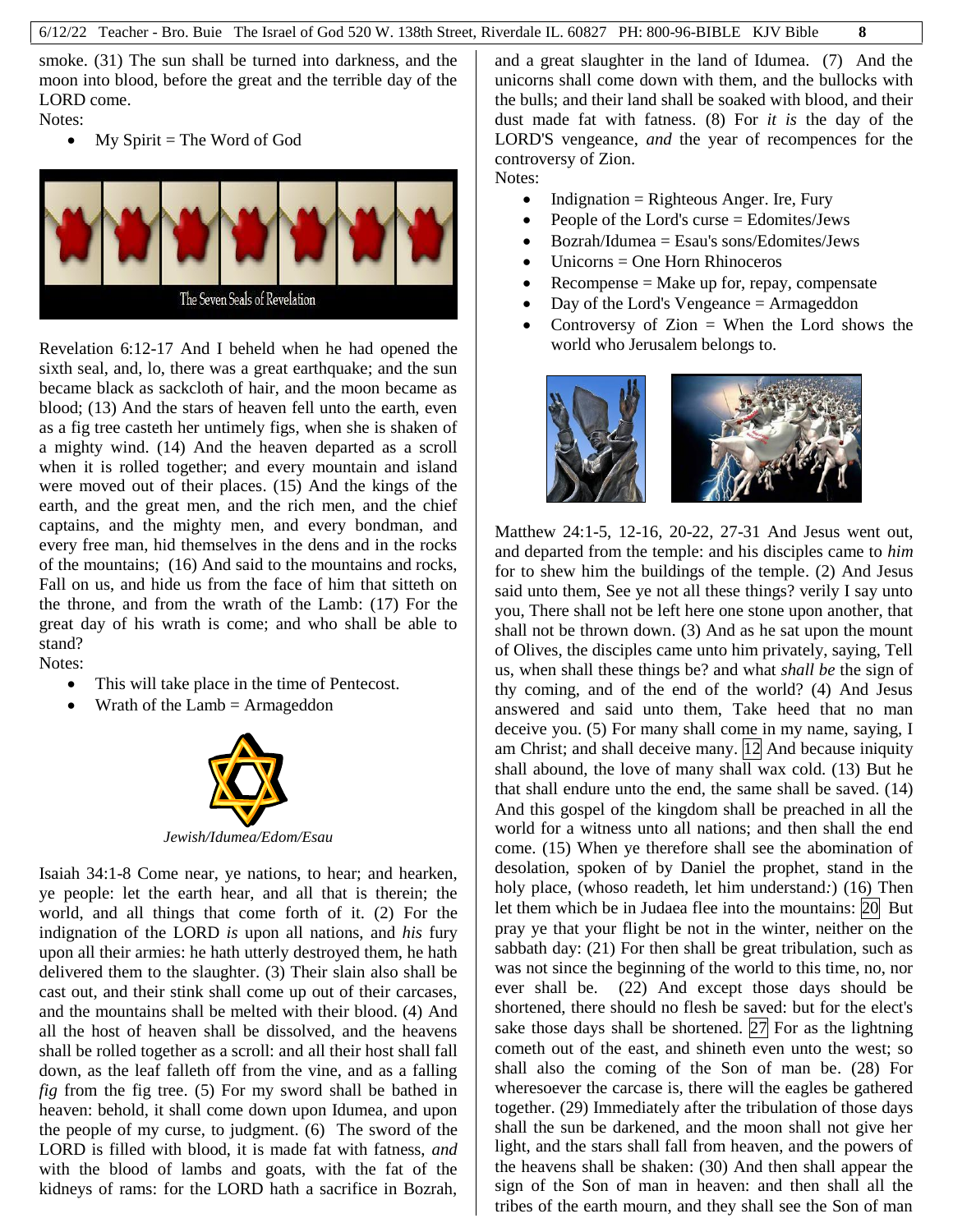coming in the clouds of heaven with power and great glory. (31) And he shall send his angels with a great sound of a trumpet, and they shall gather together his elect from the four winds, from one end of heaven to the other. Notes:

- The Temple was destroyed in 70 A.D.
- The Wailing Wall was not part of the Temple.
- $\bullet$  Abomination of Desolation = Man of Sin/Pope
- Tribulation  $= 3 \frac{1}{2}$  Years
- $\bullet$  His Elect = Israel
- Israel will be gathered from every nation we were scattered after the  $7<sup>th</sup>$  Trumpet.
- Trumpet = Last Trumpet/ $7^{\hat{\text{th}}}$  trumpet
- Four Winds = The Gentile Dynasty (From Babylon to the Western European Union).



*Great Trumpet/7th Trumpet*

1 Corinthians 15:20-28, 50-54 But now is Christ risen from the dead, *and* become the firstfruits of them that slept. (21) For since by man *came* death, by man *came* also the resurrection of the dead. (22) For as in Adam all die, even so in Christ shall all be made alive. (23) But every man in his own order: Christ the firstfruits; afterward they that are Christ's at his coming. (24) Then *cometh* the end, when he shall have delivered up the kingdom to God, even the Father; when he shall have put down all rule and all authority and power. (25) For he must reign, till he hath put all enemies under his feet. (26) The last enemy *that* shall be destroyed *is* death. (27) For he hath put all things under his feet. But when he saith all things are put under [him, it is] manifest that he is excepted, which did put all things under him.  $(28)$  And when all things shall be subdued unto him, then shall the Son also himself be subject unto him that put all things under him, that God may be all in all.  $\vert 50 \vert$  Now this I say, brethren, that flesh and blood cannot inherit the kingdom of God; neither doth corruption inherit incorruption. (51) Behold, I shew you a mystery; We shall not all sleep, but we shall all be changed, (52) In a moment, in the twinkling of an eye, at the last trump: for the trumpet shall sound, and the dead shall be raised incorruptible, and we shall be changed. (53) For this corruptible must put on incorruption, and this mortal *must* put on immortality. (54) So when this corruptible shall have put on incorruption, and this mortal shall have put on immortality, then shall be brought to pass the saying that is written, Death is swallowed up in victory.

Notes:

Slept/Sleep = Die/Death

- Death is not supposed to be here. It is an interruption in life due to sin.
- Both MAN & Death is temporary.
- Last trumpet  $=$  the 7th Trumpet
- Changed = From a flesh  $& blood body to a Spirit$ being (God)
- Incorruption = to not decompose
- $Immortality = to never die$
- When Jesus came out of the grave, others came up as well, but they died again.
- Jesus is the 'ONLY' God we have ever known in our flesh & blood bodies.
- Man will only be accepted on the  $8<sup>th</sup>$  Day after Jesus offers up a whole flock of new gods (the Saints).



Leviticus 25:1-15 And the LORD spake unto Moses in mount Sinai, saying, (2) Speak unto the children of Israel, and say unto them, When ye come into the land which I give you, then shall the land keep a sabbath unto the LORD. (3) Six years thou shalt sow thy field, and six years thou shalt prune thy vineyard, and gather in the fruit thereof; (4) But in the seventh year shall be a sabbath of rest unto the land, a sabbath for the LORD: thou shalt neither sow thy field, nor prune thy vineyard. (5) That which groweth of its own accord of thy harvest thou shalt not reap, neither gather the grapes of thy vine undressed: [for] it is a year of rest unto the land. (6) And the sabbath of the land shall be meat for you; for thee, and for thy servant, and for thy maid, and for thy hired servant, and for thy stranger that sojourneth with thee, (7) And for thy cattle, and for the beast that [are] in thy land, shall all the increase thereof be meat. (8) And thou shalt number seven sabbaths of years unto thee, seven times seven years; and the space of the seven sabbaths of years shall be unto thee forty and nine years. (9) Then shalt thou cause the trumpet of the jubile to sound on the tenth [day] of the seventh month, in the day of atonement shall ye make the trumpet sound throughout all your land. (10) And ye shall hallow the fiftieth year, and proclaim liberty throughout [all] the land unto all the inhabitants thereof: it shall be a jubile unto you; and ye shall return every man unto his possession, and ye shall return every man unto his family. (11) A jubile shall that fiftieth year be unto you: ye shall not sow, neither reap that which groweth of itself in it, nor gather [the grapes] in it of thy vine undressed. (12) For it [is] the jubile; it shall be holy unto you: ye shall eat the increase thereof out of the field. (13) In the year of this jubile ye shall return every man unto his possession. (14) And if thou sell ought unto thy neighbour, or buyest [ought] of thy neighbour's hand, ye shall not oppress one another: (15) And ye shall count unto you from the morrow after the sabbath, from the day that ye brought the sheaf of the wave offering; seven sabbaths shall be complete: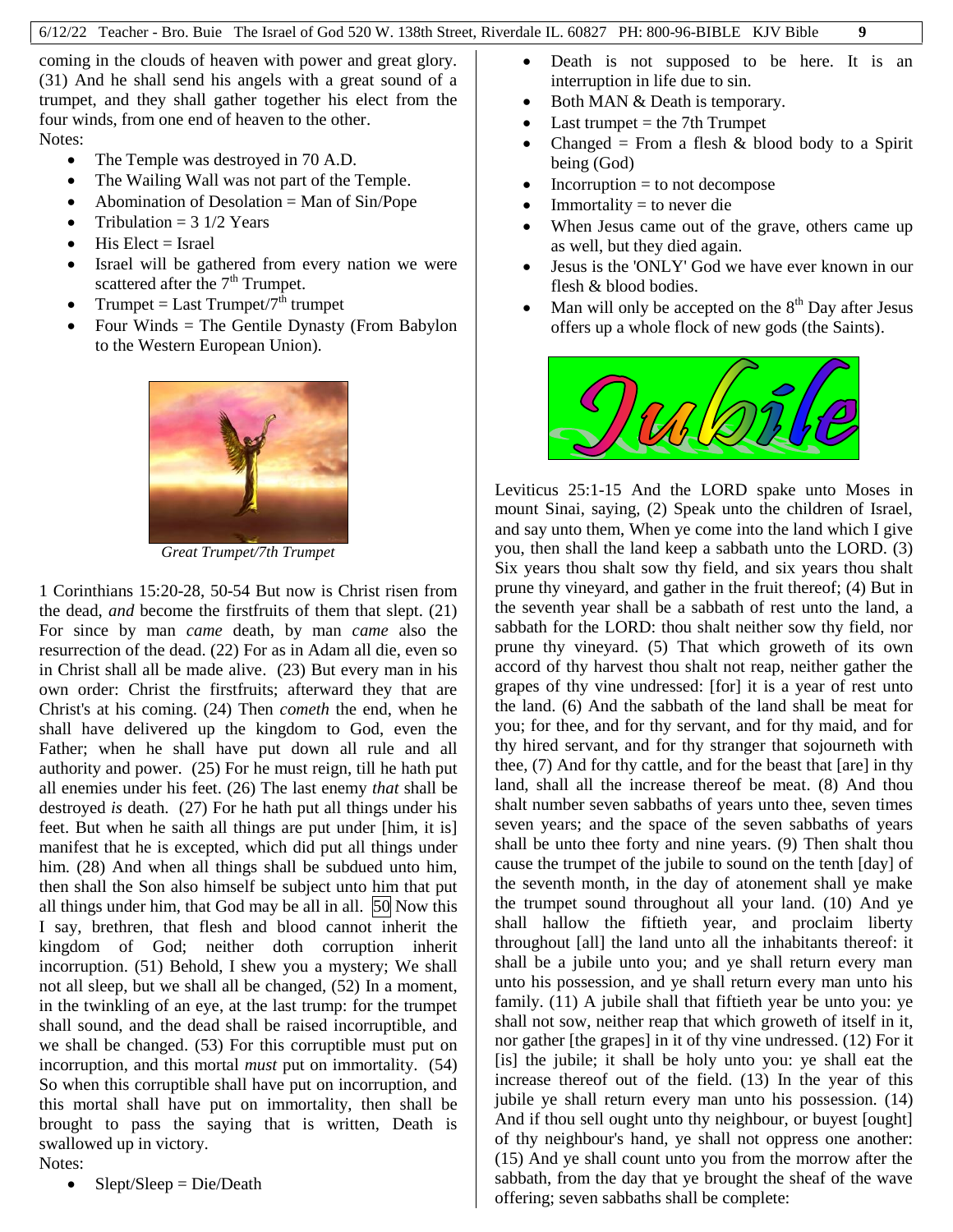Notes:

- $\bullet$  Jubile = Rejoicing
- In the 50th Year (Jubile) on the Day of Atonement the following will occur:
	- o The END of the Great Tribulation
	- o Jesus Returns
	- o The 1st Resurrection
- Everyone will return to their own country/land.
- $\bullet$  Family = the Family of God
- Pentecost represents the  $8<sup>th</sup>$  Day when everyone will be spirit beings, some as new gods and the rest in the lake of fire.

Jeremiah 50:16 Cut off the sower from Babylon, and him that handleth the sickle in the time of harvest: for fear of the oppressing sword they shall turn every one to his people, and they shall flee every one to his own land. Notes:

- At the time of the great Tribulation, everyone will flee to their own land except for us.
- Our God will gather us at his return.

Deuteronomy 14:22-26 Thou shalt truly tithe all the increase of thy seed, that the field bringeth forth year by year. (23) And thou shalt eat before the LORD thy God, in the place which he shall choose to place his name there, the tithe of thy corn, of thy wine, and of thine oil, and the firstlings of thy herds and of thy flocks; that thou mayest learn to fear the LORD thy God always. (24) And if the way be too long for thee, so that thou art not able to carry it; [or] if the place be too far from thee, which the LORD thy God shall choose to set his name there, when the LORD thy God hath blessed thee: (25) Then shalt thou turn [it] into money, and bind up the money in thine hand, and shalt go unto the place which the LORD thy God shall choose: (26) And thou shalt bestow that money for whatsoever thy soul lusteth after, for oxen, or for sheep, or for wine, or for strong drink, or for whatsoever thy soul desireth: and thou shalt eat there before the LORD thy God, and thou shalt rejoice, thou, and thine household, Notes:

- $\bullet$  Turn into money = sell it
- $\bullet$  Tithe = 10%
- $\bullet$  Bestow = give, donate

## **In Conclusion**

*Leviticus 23rd Chapter takes us from Man's first day to the Father's Kingdom, which comes tomorrow after the Sabbath, the*  $8^{th}$  *Day.* 

#### *Each one of the Lord's feasts days represents a time or event in prophecy.*



**PASSOVER:** JESUS, our Passover. (When Jesus passed over our sins)

**FEAST OF UNLEAVENED BREAD:** Memorial of coming out of Egypt and having our sins forgiven.

**PENTECOST:** The Year the LORD returns. "YEAR OF JUBILE"  $= 50$ 

**MEMORIAL OF BLOWING OF TRUMPETS:** The LORD returns at the  $7<sup>th</sup>$  Trumpet.

**DAY OF ATONEMENT:** The Day the LORD returns.

**FEAST OF TABERNACLES:** Ingathering, Children of Israel return to the Promised Land.

**8<sup>TH</sup> DAY FEAST:** New Jerusalem coming down out of heaven and the END of all flesh & blood people. (Everyone will be spirit beings)

**WEEKLY SABBATH:** Points to the Day of Rest (1,000 years of Peace)

The Israel of God © 2022

### **Extra Verses:**

1 Peter 2:1-2 Wherefore laying aside all malice, and all guile, and hypocrisies, and envies, and all evil speakings, (2) As newborn babes, desire the sincere milk of the word, that ye may grow thereby:

Matthew 3:16-17 And Jesus, when he was baptized, went up straightway out of the water: and, lo, the heavens were opened unto him, and he saw the Spirit of God descending like a dove, and lighting upon him: (17) And lo a voice from heaven, saying, This is my beloved Son, in whom I am well pleased.

Luke 3:21-22 Now when all the people were baptized, it came to pass, that Jesus also being baptized, and praying, the heaven was opened, (22) And the Holy Ghost descended in a bodily shape like a dove upon him, and a voice came from heaven, which said, Thou art my beloved Son; in thee I am well pleased.

John 1:51 And he saith unto him, Verily, verily, I say unto you, Hereafter ye shall see heaven open, and the angels of God ascending and descending upon the Son of man.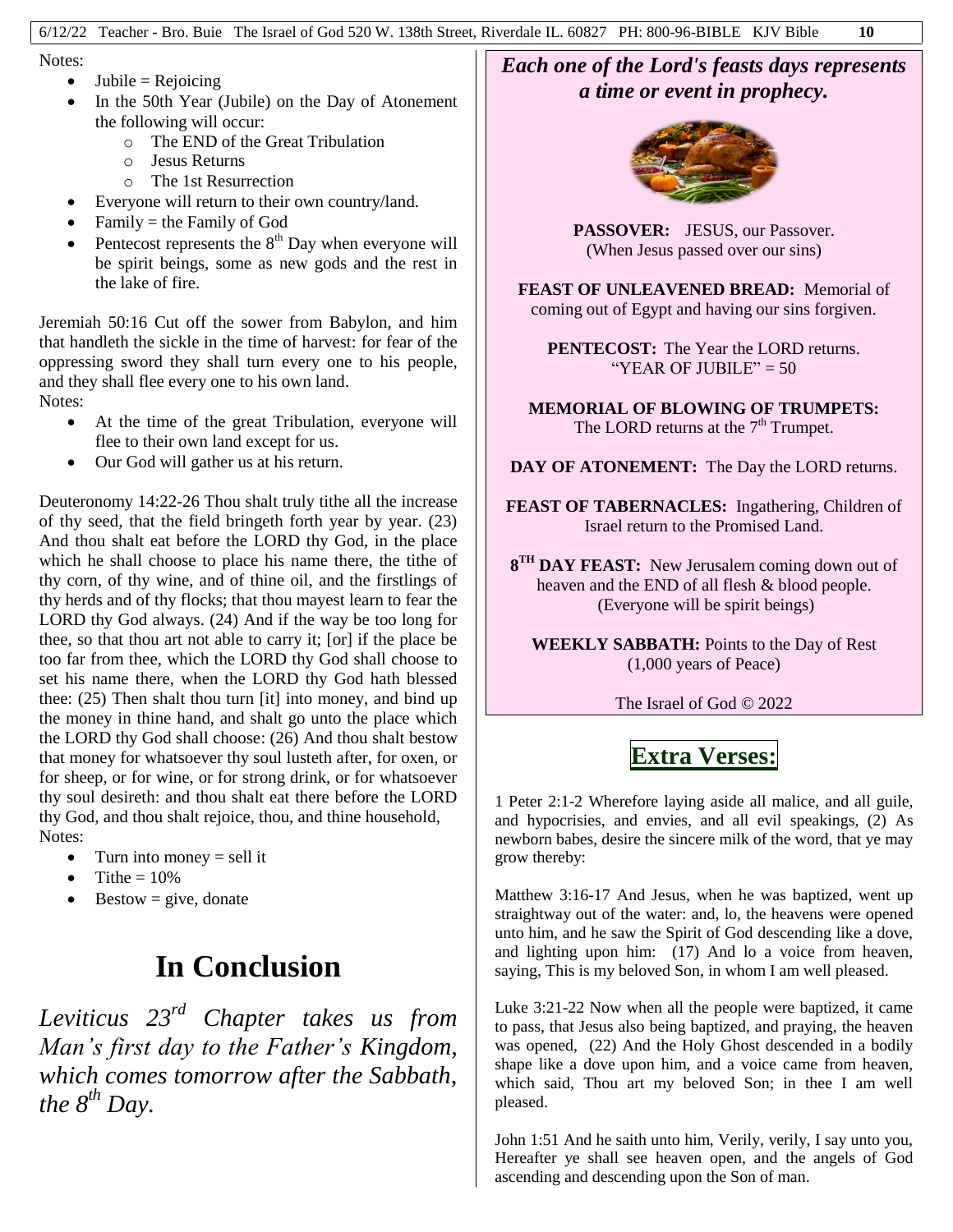1 Corinthians 14:20-26 Brethren, be not children in understanding: howbeit in malice be ye children, but in understanding be men. (21) In the law it is written, With [men of] other tongues and other lips will I speak unto this people; and yet for all that will they not hear me, saith the Lord. (22) Wherefore tongues are for a sign, not to them that believe, but to them that believe not: but prophesying [serveth] not for them that believe not, but for them which believe. (23) If therefore the whole church be come together into one place, and all speak with tongues, and there come in [those that are] unlearned, or unbelievers, will they not say that ye are mad? (24) But if all prophesy, and there come in one that believeth not, or [one] unlearned, he is convinced of all, he is judged of all: (25) And thus are the secrets of his heart made manifest; and so falling down on [his] face he will worship God, and report that God is in you of a truth. (26) How is it then, brethren? when ye come together, every one of you hath a psalm, hath a doctrine, hath a tongue, hath a revelation, hath an interpretation. Let all things be done unto edifying.

Acts 10:1-6, 25-28, 34-36, 44-47 There was a certain man in Caesarea called Cornelius, a centurion of the band called the Italian [band], (2) [A] devout [man], and one that feared God with all his house, which gave much alms to the people, and prayed to God alway. (3) He saw in a vision evidently about the ninth hour of the day an angel of God coming in to him, and saying unto him, Cornelius. (4) And when he looked on him, he was afraid, and said, What is it, Lord? And he said unto him, Thy prayers and thine alms are come up for a memorial before God. (5) And now send men to Joppa, and call for [one] Simon, whose surname is Peter: (6) He lodgeth with one Simon a tanner, whose house is by the sea side: he shall tell thee what thou oughtest to do. 25 And as Peter was coming in, Cornelius met him, and fell down at his feet, and worshipped [him]. (26) But Peter took him up, saying, Stand up; I myself also am a man. (27) And as he talked with him, he went in, and found many that were come together. (28) And he said unto them, Ye know how that it is an unlawful thing for a man that is a Jew to keep company, or come unto one of another nation; but God hath shewed me that I should not call any man common or unclean. 34 Then Peter opened [his] mouth, and said, Of a truth I perceive that God is no respecter of persons: (35) But in every nation he that feareth him, and worketh righteousness, is accepted with him. (36) The word which [God] sent unto the children of Israel, preaching peace by Jesus Christ: (he is Lord of all:) 44 While Peter yet spake these words, the Holy Ghost fell on all them which heard the word. (45) And they of the circumcision which believed were astonished, as many as came with Peter, because that on the Gentiles also was poured out the gift of the Holy Ghost. (46) For they heard them speak with tongues, and magnify God. Then answered Peter, (47) Can any man forbid water, that these should not be baptized, which have received the Holy Ghost as well as we?

Acts 11:1-3, 11-12, 17-18 And the apostles and brethren that were in Judaea heard that the Gentiles had also received the word of God. (2) And when Peter was come up to Jerusalem, they that were of the circumcision contended with him, (3) Saying, Thou wentest in to men uncircumcised, and didst eat with them. 11 And, behold, immediately there were three men

already come unto the house where I was, sent from Caesarea unto me. (12) And the Spirit bade me go with them, nothing doubting. Moreover these six brethren accompanied me, and we entered into the man's house: [17] Forasmuch then as God gave them the like gift as [he did] unto us, who believed on the Lord Jesus Christ; what was I, that I could withstand God? (18) When they heard these things, they held their peace, and glorified God, saying, Then hath God also to the Gentiles granted repentance unto life.

Acts 15:7 And when there had been much disputing, Peter rose up, and said unto them, Men [and] brethren, ye know how that a good while ago God made choice among us, that the Gentiles by my mouth should hear the word of the gospel, and believe.

Joel 3:9-16 Proclaim ye this among the Gentiles; Prepare war, wake up the mighty men, let all the men of war draw near; let them come up: (10) Beat your plowshares into swords, and your pruninghooks into spears: let the weak say, I [am] strong. (11) Assemble yourselves, and come, all ye heathen, and gather yourselves together round about: thither cause thy mighty ones to come down, O LORD. (12) Let the heathen be wakened, and come up to the valley of Jehoshaphat: for there will I sit to judge all the heathen round about. (13) Put ye in the sickle, for the harvest is ripe: come, get you down; for the press is full, the fats overflow; for their wickedness [is] great. (14) Multitudes, multitudes in the valley of decision: for the day of the LORD [is] near in the valley of decision. (15) The sun and the moon shall be darkened, and the stars shall withdraw their shining. (16) The LORD also shall roar out of Zion, and utter his voice from Jerusalem; and the heavens and the earth shall shake: but the LORD [will be] the hope of his people, and the strength of the children of Israel.

Acts 20:13-16 And we went before to ship, and sailed unto Assos, there intending to take in Paul: for so had he appointed, minding himself to go afoot. (14) And when he met with us at Assos, we took him in, and came to Mitylene. (15) And we sailed thence, and came the next [day] over against Chios; and the next [day] we arrived at Samos, and tarried at Trogyllium; and the next [day] we came to Miletus. (16) For Paul had determined to sail by Ephesus, because he would not spend the time in Asia: for he hasted, if it were possible for him, to be at Jerusalem the day of Pentecost.

Nehemiah 9:7, 13, 20, 30 Thou *art* the LORD the God, who didst choose Abram, and broughtest him forth out of Ur of the Chaldees, and gavest him the name of Abraham; 13 Thou camest down also upon mount Sinai, and spakest with them from heaven, and gavest them right judgments, and true laws, good statutes and commandments: 20 Thou gavest also thy good spirit to instruct them, and withheldest not thy manna from their mouth, and gavest them water for their thirst. 30 Yet many years didst thou forbear them, and testifiedst against them by thy spirit in thy prophets: yet would they not give ear: therefore gavest thou them into the hand of the people of the lands.

Notes:

- Good Spirit  $=$  A holy Angel
- The Holy Ghost (An Angel) brought the Holy Ghost (Word of God) to Israel.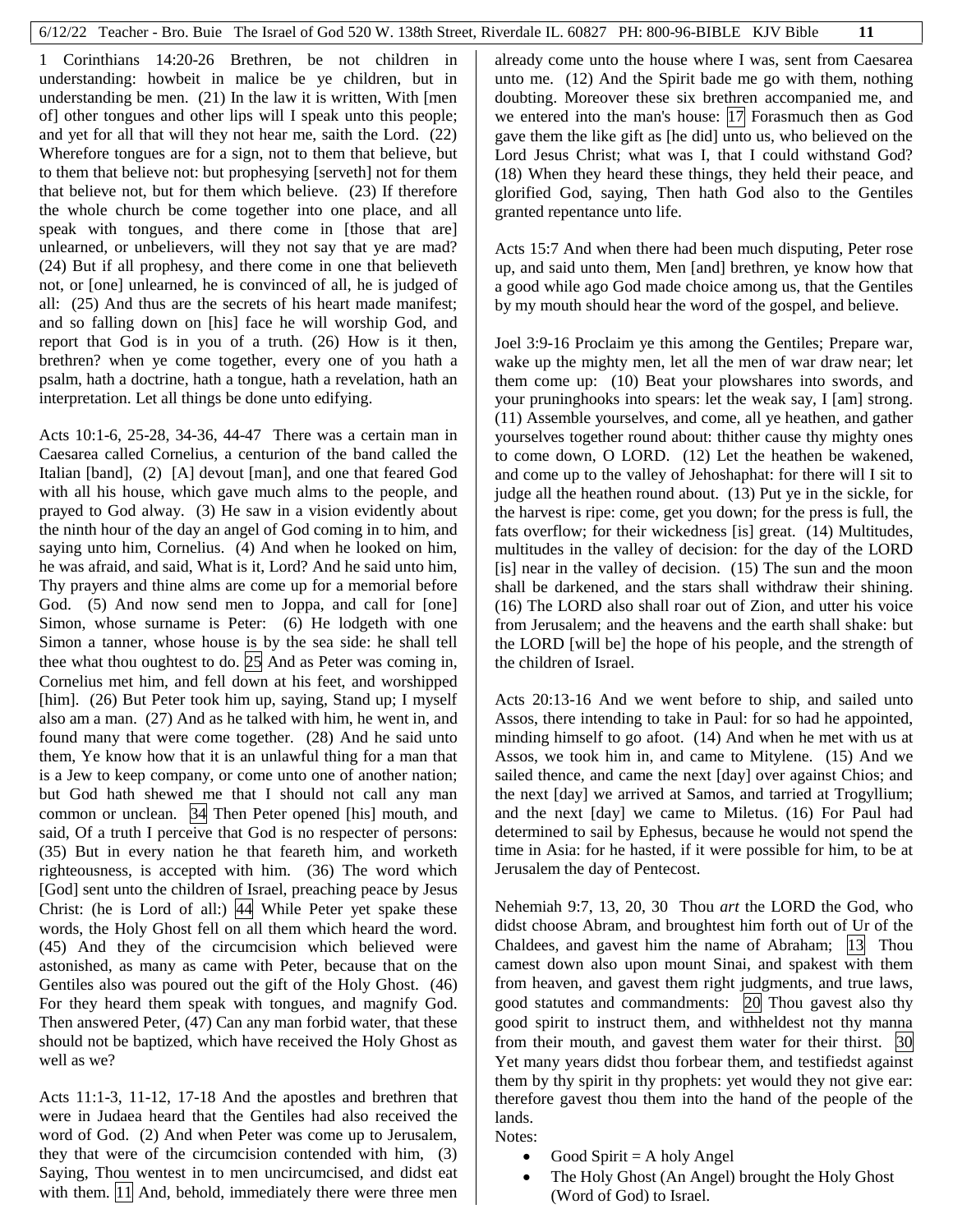Isaiah 27:12-13 And it shall come to pass in that day, *that* the LORD shall beat off from the channel of the river unto the stream of Egypt, and ye shall be gathered one by one, O ye children of Israel. (13) And it shall come to pass in that day, *that* the great trumpet shall be blown, and they shall come which were ready to perish in the land of Assyria, and the outcasts in the land of Egypt, and shall worship the LORD in the holy mount at Jerusalem.

**Previous Lessons:** 6/3/12 Ps. 125:1-5; 5/19/13 Ps. 125:1.5, 6/8/14 Ps. 92:1-8, 5/31/15 Ps. 47:1-9, 6/19/16 Isa. 43:1-4, 6-7, 6/4/17 Ps. 104:97-104, 5/27/18 Ps. 34:1-8, 6/16/19 Is 43:1-4, 6-7, 5/31/20 Ps. 4:1-5, 5/23/21 Ps. 114:1-8

#### **Picture Credits:**

- **Resurrection (2), Christ & his army of angels, & Last Trumpet** - Author - Duncan Long © Used with permission. [http://duncanlong.com/art/christian\\_artwork/index.html](http://duncanlong.com/art/christian_artwork/index.html)
- **Belshazzar-image** drawing by Bro. James Shaw © 2017- 2022
- **Speaking in Tongues** by Sis. BJ © 2010-2022
- [Pixabay.com](http://pixabay.com/)
- MS WordArt & Clip Art

**Notes:**

**\_\_\_\_\_\_\_\_\_\_\_\_\_\_\_\_\_\_\_\_\_\_\_\_\_\_\_\_\_**

**\_\_\_\_\_\_\_\_\_\_\_\_\_\_\_\_\_\_\_\_\_\_\_\_\_\_\_\_\_**

**\_\_\_\_\_\_\_\_\_\_\_\_\_\_\_\_\_\_\_\_\_\_\_\_\_\_\_\_\_**

**\_\_\_\_\_\_\_\_\_\_\_\_\_\_\_\_\_\_\_\_\_\_\_\_\_\_\_\_\_**

**\_\_\_\_\_\_\_\_\_\_\_\_\_\_\_\_\_\_\_\_\_\_\_\_\_\_\_\_\_**

**\_\_\_\_\_\_\_\_\_\_\_\_\_\_\_\_\_\_\_\_\_\_\_\_\_\_\_\_\_**

**\_\_\_\_\_\_\_\_\_\_\_\_\_\_\_\_\_\_\_\_\_\_\_\_\_\_\_\_\_**

**\_\_\_\_\_\_\_\_\_\_\_\_\_\_\_\_\_\_\_\_\_\_\_\_\_\_\_\_\_**

**\_\_\_\_\_\_\_\_\_\_\_\_\_\_\_\_\_\_\_\_\_\_\_\_\_\_\_\_\_**

**\_\_\_\_\_\_\_\_\_\_\_\_\_\_\_\_\_\_\_\_\_\_\_\_\_\_\_\_\_**

**\_\_\_\_\_\_\_\_\_\_\_\_\_\_\_\_\_\_\_\_\_\_\_\_\_\_\_\_\_**

**\_\_\_\_\_\_\_\_\_\_\_\_\_\_\_\_\_\_\_\_\_\_\_\_\_\_\_\_\_**

**\_\_\_\_\_\_\_\_\_\_\_\_\_\_\_\_\_\_\_\_\_\_\_\_\_\_\_\_\_**

**\_\_\_\_\_\_\_\_\_\_\_\_\_\_\_\_\_\_\_\_\_\_\_\_\_\_\_\_\_**

**\_\_\_\_\_\_\_\_\_\_\_\_\_\_\_\_\_\_\_\_\_\_\_\_\_\_\_\_\_**

**\_\_\_\_\_\_\_\_\_\_\_\_\_\_\_\_\_\_\_\_\_\_\_\_\_\_\_\_\_**

**\_\_\_\_\_\_\_\_\_\_\_\_\_\_\_\_\_\_\_\_\_\_\_\_\_\_\_\_\_**

**\_\_\_\_\_\_\_\_\_\_\_\_\_\_\_\_\_\_\_\_\_\_\_\_\_\_\_\_\_** Document created by Sisters Bridgette & Sherrese of IOG © 2022

**\_\_\_\_\_\_\_\_\_\_\_\_\_\_\_\_\_\_\_\_\_\_\_\_\_\_\_\_\_**

**\_\_\_\_\_\_\_\_\_\_\_\_\_\_\_\_\_\_\_\_\_\_\_\_\_\_\_\_\_**

**\_\_\_\_\_\_\_\_\_\_\_\_\_\_\_\_\_\_\_\_\_\_\_\_\_\_\_\_\_**

**\_\_\_\_\_\_\_\_\_\_\_\_\_\_\_\_\_\_\_\_\_\_\_\_\_\_\_\_\_**

**\_\_\_\_\_\_\_\_\_\_\_\_\_\_\_\_\_\_\_\_\_\_\_\_\_\_\_\_\_**

**\_\_\_\_\_\_\_\_\_\_\_\_\_\_\_\_\_\_\_\_\_\_\_\_\_\_\_\_\_**

**\_\_\_\_\_\_\_\_\_\_\_\_\_\_\_\_\_\_\_\_\_\_\_\_\_\_\_\_\_**

**\_\_\_\_\_\_\_\_\_\_\_\_\_\_\_\_\_\_\_\_\_\_\_\_\_\_\_\_\_**

**\_\_\_\_\_\_\_\_\_\_\_\_\_\_\_\_\_\_\_\_\_\_\_\_\_\_\_\_\_**

**\_\_\_\_\_\_\_\_\_\_\_\_\_\_\_\_\_\_\_\_\_\_\_\_\_\_\_\_\_**

**\_\_\_\_\_\_\_\_\_\_\_\_\_\_\_\_\_\_\_\_\_\_\_\_\_\_\_\_\_**

**\_\_\_\_\_\_\_\_\_\_\_\_\_\_\_\_\_\_\_\_\_\_\_\_\_\_\_\_\_**

**\_\_\_\_\_\_\_\_\_\_\_\_\_\_\_\_\_\_\_\_\_\_\_\_\_\_\_\_\_**

**\_\_\_\_\_\_\_\_\_\_\_\_\_\_\_\_\_\_\_\_\_\_\_\_\_\_\_\_\_**

**\_\_\_\_\_\_\_\_\_\_\_\_\_\_\_\_\_\_\_\_\_\_\_\_\_\_\_\_\_**

**\_\_\_\_\_\_\_\_\_\_\_\_\_\_\_\_\_\_\_\_\_\_\_\_\_\_\_\_\_**

**\_\_\_\_\_\_\_\_\_\_\_\_\_\_\_\_\_\_\_\_\_\_\_\_\_\_\_\_\_**

**\_\_\_\_\_\_\_\_\_\_\_\_\_\_\_\_\_\_\_\_\_\_\_\_\_\_\_\_\_**

**\_\_\_\_\_\_\_\_\_\_\_\_\_\_\_\_\_\_\_\_\_\_\_\_\_\_\_\_\_**

**\_\_\_\_\_\_\_\_\_\_\_\_\_\_\_\_\_\_\_\_\_\_\_\_\_\_\_\_\_**

**\_\_\_\_\_\_\_\_\_\_\_\_\_\_\_\_\_\_\_\_\_\_\_\_\_\_\_\_\_**

**\_\_\_\_\_\_\_\_\_\_\_\_\_\_\_\_\_\_\_\_\_\_\_\_\_\_\_\_\_**

**\_\_\_\_\_\_\_\_\_\_\_\_\_\_\_\_\_\_\_\_\_\_\_\_\_\_\_\_\_**

**\_\_\_\_\_\_\_\_\_\_\_\_\_\_\_\_\_\_\_\_\_\_\_\_\_\_\_\_\_**

**\_\_\_\_\_\_\_\_\_\_\_\_\_\_\_\_\_\_\_\_\_\_\_\_\_\_\_\_\_**

**\_\_\_\_\_\_\_\_\_\_\_\_\_\_\_\_\_\_\_\_\_\_\_\_\_\_\_\_\_**

**\_\_\_\_\_\_\_\_\_\_\_\_\_\_\_\_\_\_\_\_\_\_\_\_\_\_\_\_\_**

**\_\_\_\_\_\_\_\_\_\_\_\_\_\_\_\_\_\_\_\_\_\_\_\_\_\_\_\_\_**

[www.theisraelofgod.com](../../HIGH%20DAY%20LESSONS/www.theisraelofgod.com)

*NOT FOR SELL! THIS IS A FREE DOCUMENT BY THE ISRAEL OF GOD ©*